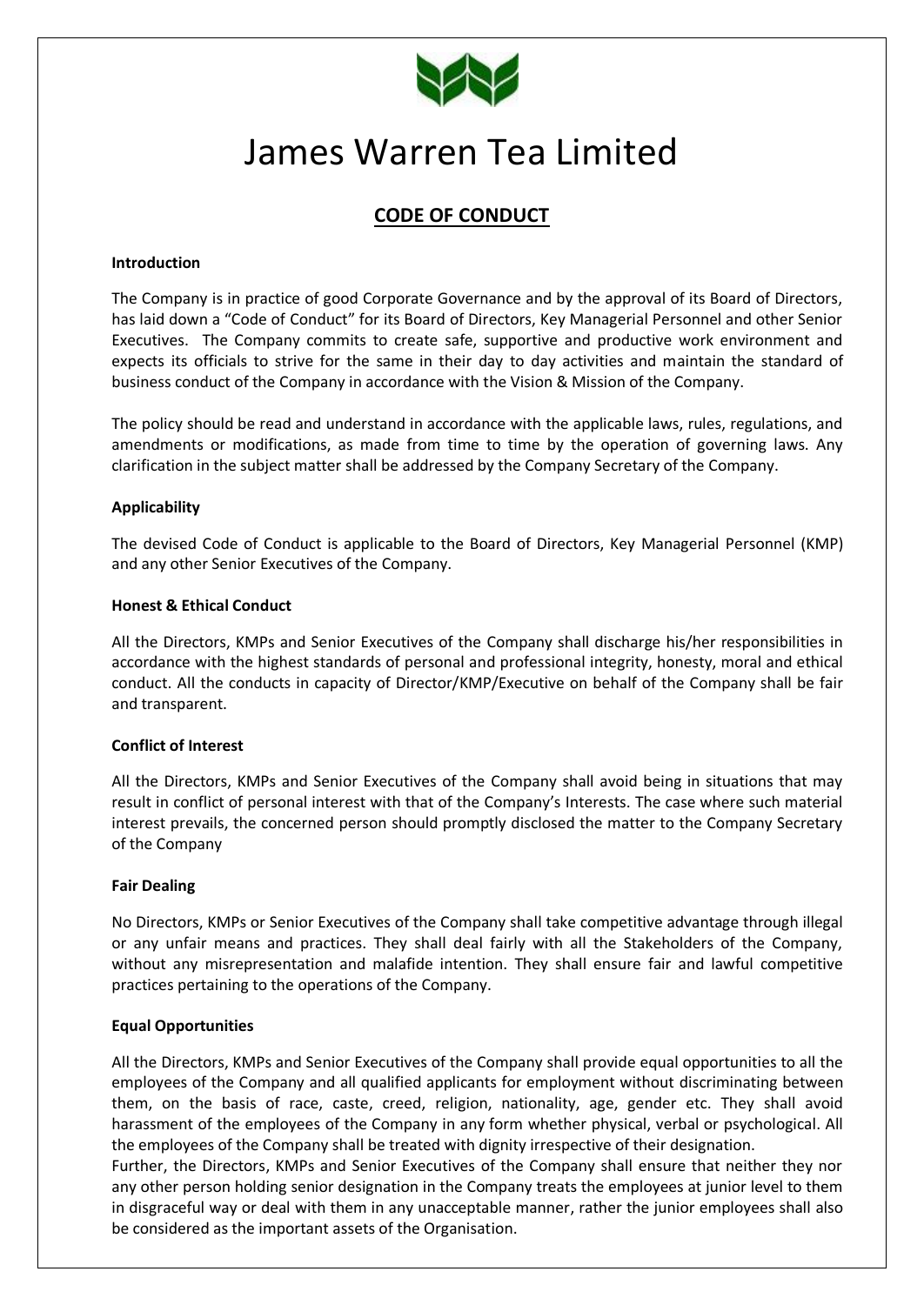#### **Healthy & Safe Work Environment**

The Company shall ensure maintenance of a healthy and safe work environment. The Directors, KMPs and Senior Executives of the Company shall ensure the safety measures for the personnel engaged at the Company's offices, tea estate and factories. They shall give respect to human being and human values and be committed towards improving working environment for Company's personnel.

Further, wasteful use of natural resources shall be prevented and the Company shall strive for economic, social and environmental sustainability in the process of production and sale of its products and services.

# **Protection of the Company's Assets**

Every Director, KMP and Senior Executive of the Company shall ensure efficient utilization of the Company's funds, assets and properties and shall protect them from being misused. Assets include tangible assets such as equipment and machinery, systems, facilities, materials and resources, as well as intangible assets such as information technology and systems, proprietary information, intellectual property, and relationships with customers, suppliers and other stakeholders of the Company.

#### **Adherence of the Independent Directors**

All the Independent Directors of the Company shall discharge their duties in accordance with the terms and conditions, laid down by the Company for the said purpose, in accordance with the provisions of Companies Act, 2013 and the Listing Agreement.

# **Confidentiality**

Any information acquired during employment which is confidential to the Company should not be released, either during employment or subsequent to termination (by whatever means) to third parties without prior clearance from the Board of Directors of the Company unless required by law or by the rules of any stock exchange or regulatory body. All the Directors, KMPs and Senior Executives of the Company shall safeguard the confidentiality of all information received by them by virtue of their position.

Attention is also drawn to the requirements under the applicable regulations and the Company's prohibition of insider trading Code which concerns the disclosure of price sensitive information and dealing in the securities of the Company. Consequently one should avoid making any statements or performing any transactions that might risk a breach of these requirements without prior clearance from the Board.

#### **Prohibition on Misuse of Opportunities**

Every Director, KMP and Senior Executive of the Company are prohibited from using Corporate property, information and position for their personal gain. They shall not undertake any business opportunity which arises out of Corporate property, information and position and compete with the Company. The situation where both personal and Company benefit is involved, they shall make sure that any use of concerned Corporate property or information is not solely meant for benefit of the Company and in case where contrary situation exists it should bring in the attention of the Management, for their view and necessary action.

#### **Disclosure**

The Company adheres to provide full, fair, accurate and timely disclosure in its accounts, reports and other documents that are required to be filed with, or submitted to any regulatory authority in accordance with governing laws or to outside agencies or are presented in public domain by any means. Accordingly, the Directors, KMPs and Senior Executives of the Company must ensure that they and other personnel of the Company, complies with the said policy and should maintain the integrity of the data or information furnished by him/her.